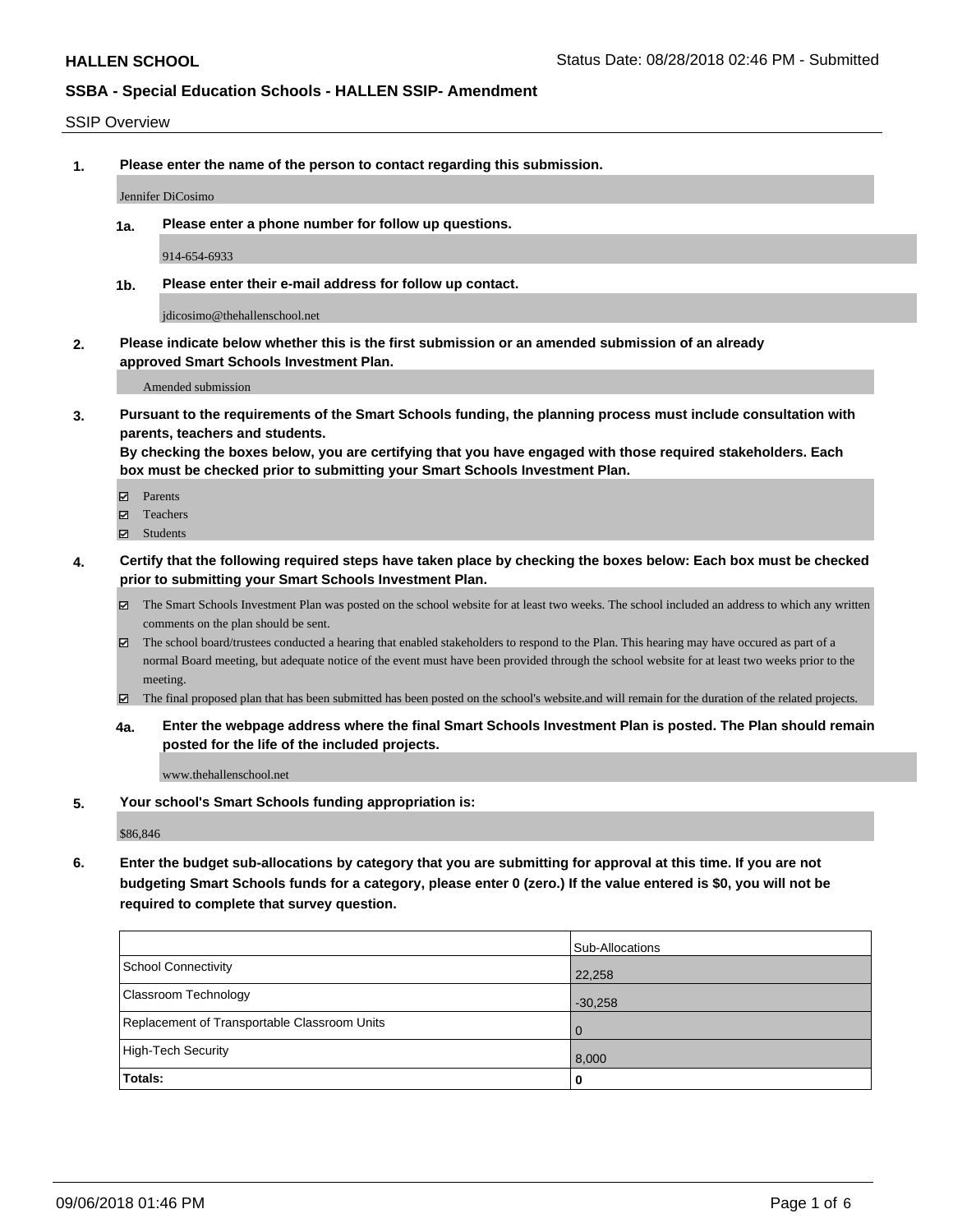School Connectivity

**1. Describe how you intend to use Smart Schools funds for high-speed broadband and/or wireless connectivity projects in school buildings.**

The increase in connectivity costs was to include more access points throughout the camps to increase coverage and reliability

**2. Describe how the school plans to use digital connectivity and technology to improve teaching and learning.**

(No Response)

**3. Does your School Connectivity project require new construction or substantially altered space and result in capitalized cost in excess of \$100,000?**

No

**4. If you are submitting an allocation for School Connectivity complete this table. Note that the calculated Total at the bottom of the table must equal the Total allocation for this category that you entered in the SSIP Overview overall budget.** 

|                                            | Sub-Allocation |
|--------------------------------------------|----------------|
| Network/Access Costs                       | 22,258         |
| <b>Outside Plant Costs</b>                 | (No Response)  |
| School Internal Connections and Components | (No Response)  |
| <b>Professional Services</b>               | (No Response)  |
| Testing                                    | (No Response)  |
| <b>Other Upfront Costs</b>                 | (No Response)  |
| <b>Other Costs</b>                         | (No Response)  |
| Totals:                                    | 22,258         |

**5. Please detail the type, quantity, per unit cost and total cost of the eligible items under each sub-category. This is especially important for any expenditures listed under the "Other" category. All expenditures must be eligible for tax-exempt financing to be reimbursed with Smart Schools funds. Sufficient detail must be provided so that we can verify this is the case. If you have any questions, please contact us directly through smartschools@nysed.gov. Add rows under each sub-category for additional items, as needed.**

| Select the allowable expenditure                         | I Item to be purchased | Quantity | Cost per Item | <b>Total Cost</b> |
|----------------------------------------------------------|------------------------|----------|---------------|-------------------|
| ∣type.<br>Repeat to add another item under<br>each type. |                        |          |               |                   |
| Network/Access Costs                                     | Wifi Acess Points      | 50       | 445           | 22,258            |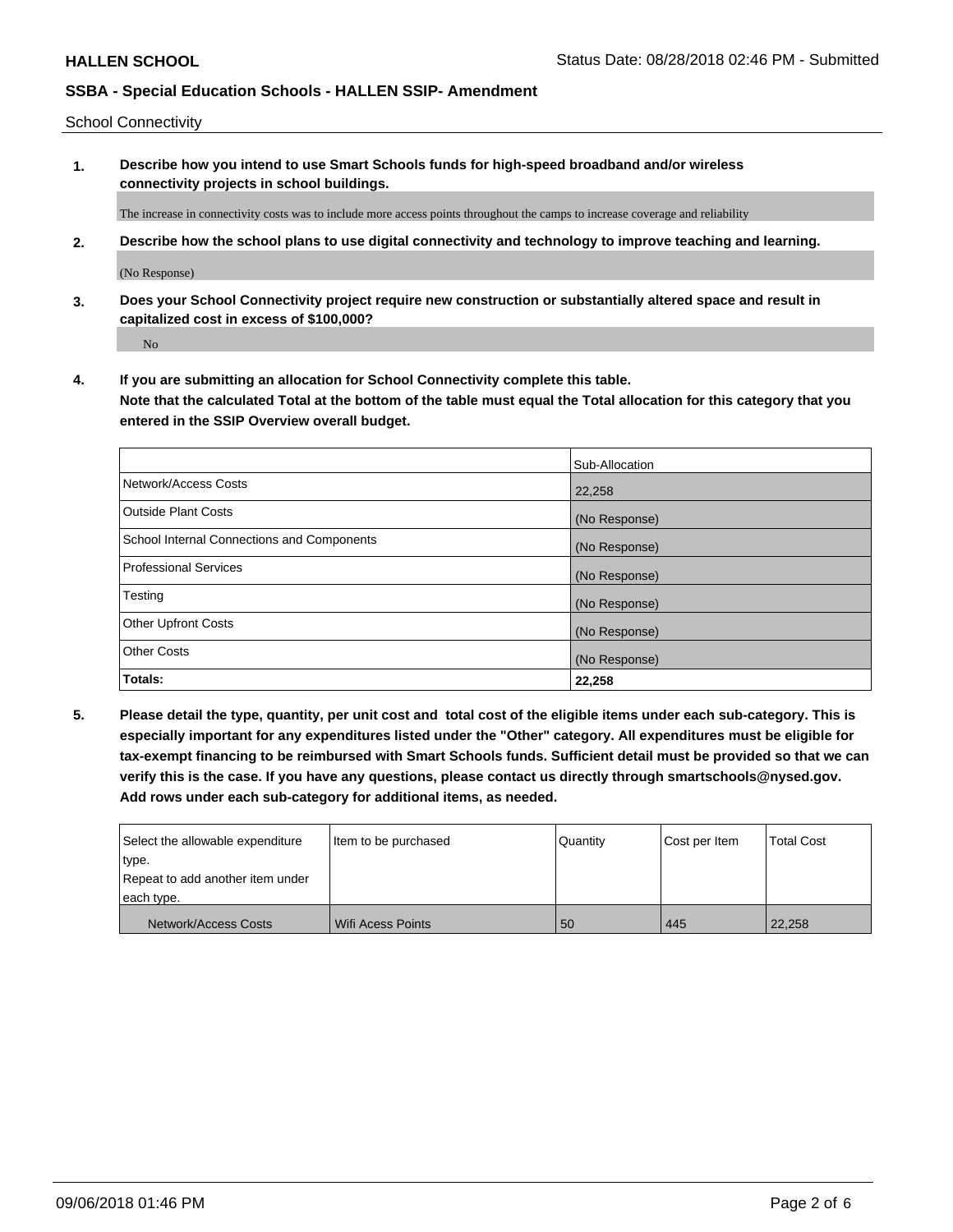Classroom Learning Technology Equipment (Devices)

**1. Describe the devices you intend to purchase and their compatibility with existing or planned platforms or systems.**

With the increase of connectivity costs we decreased the amount of whiteboards and ipads

**2. Describe how the proposed technology purchases will improve teaching and learning inside or outside of the classroom.**

(No Response)

**3. To ensure the sustainability of technology purchases made with Smart Schools funds, schools must have a plan to maintain and support technology purchases reimbursed with Smart Schools funds. This sustainability plan should support recurring costs of use that are ineligible for Smart Schools funding such as device maintenance, technical support, Internet and wireless fees, maintenance of hotspots, staff professional development, building maintenance and the replacement of incidental items.**

By checking this box, you certify that the school has a sustainability plan as described above.

**4. Schools must ensure that devices purchased with Smart Schools funds will be distributed, prepared for use, maintained and supported appropriately. Schools must maintain detailed device inventories in accordance with generally accepted accounting principles.**

By checking this box, you certify that the school has a distribution and inventory management plan and system in place.

- **5. Schools must contact the SUNY/CUNY teacher preparation program that supplies the largest number of the its new teachers to request advice on innovative uses and best practices at the intersection of pedagogy and educational technology.**
	- By checking this box, you certify that you have contacted the SUNY/CUNY teacher preparation program that supplies the largest number of your new teachers to request advice on these issues.
	- **5a. Please enter the name of the SUNY or CUNY Institution that you contacted.**

Brooklyn College

**5b. Enter the primary Institution phone number.**

718-951-5214

**5c. Enter the name of the contact person with whom you consulted and/or will be collaborating with on innovative uses of technology and best practices.**

April Whatley

**6. If you are submitting an allocation for Classroom Educational Technology, complete this table.**

**Note that the calculated Total at the bottom of the table must equal the Total allocation for this category that you entered in the SSIP Overview overall budget.**

|                          | Sub-Allocation |
|--------------------------|----------------|
| Interactive Whiteboards  | $-30,258$      |
| <b>Computer Servers</b>  | $-82$          |
| <b>Desktop Computers</b> | 82             |
| Laptop Computers         | (No Response)  |
| <b>Tablet Computers</b>  | (No Response)  |
| <b>Other Costs</b>       | (No Response)  |
| Totals:                  | $-30,258$      |

**7. Please detail the type, quantity, per unit cost and total cost of the eligible items under each sub-category. This is especially important for any expenditures listed under the "Other" category. All expenditures must be capital bond eligible to be reimbursed with Smart Schools funds. If you have any questions, please contact us directly through**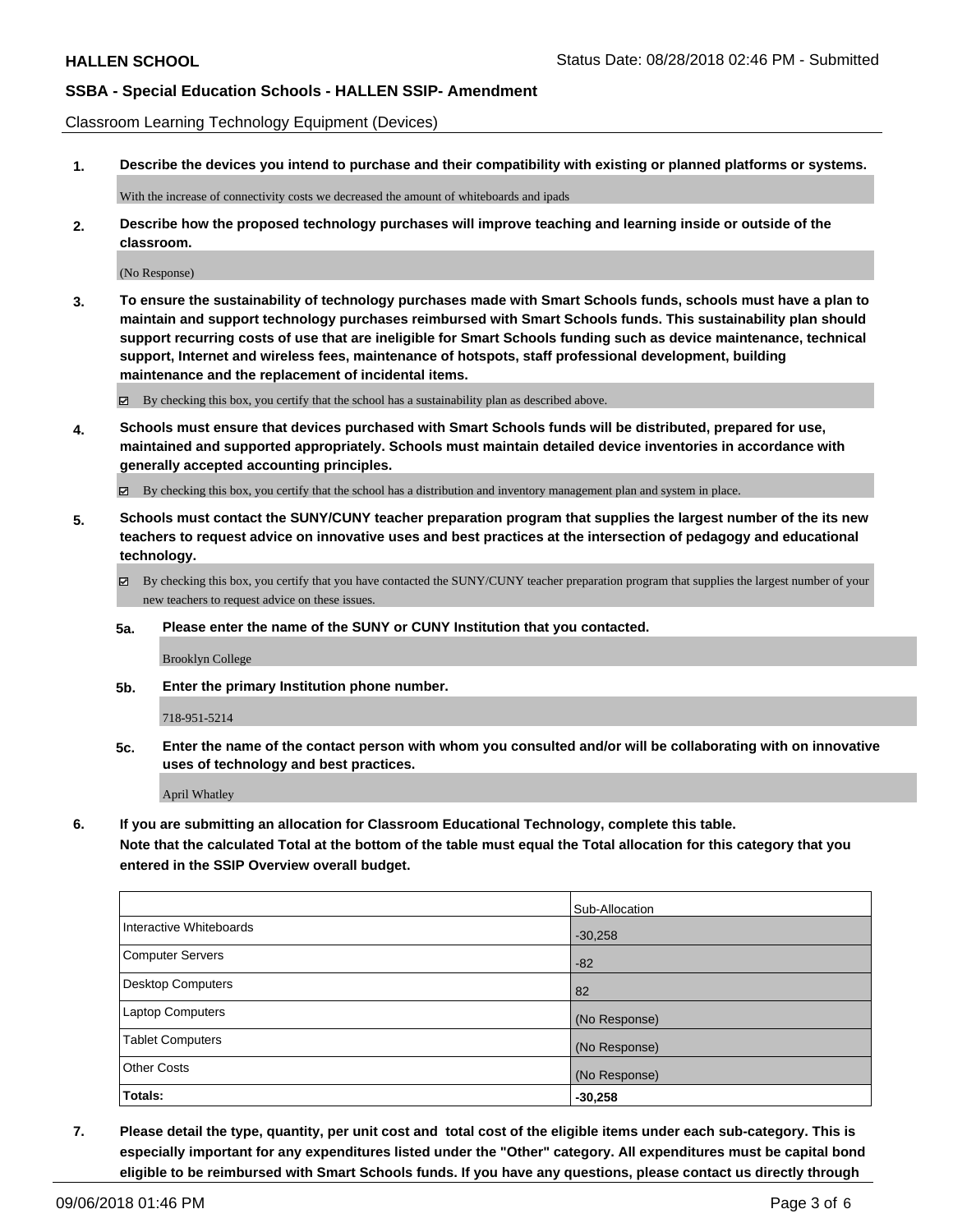Classroom Learning Technology Equipment (Devices)

## **smartschools@nysed.gov.**

## **Add rows under each sub-category for additional items, as needed.**

| Select the allowable expenditure | Item to be purchased | Quantity | Cost per Item | <b>Total Cost</b> |
|----------------------------------|----------------------|----------|---------------|-------------------|
| type.                            |                      |          |               |                   |
| Repeat to add another item under |                      |          |               |                   |
| each type.                       |                      |          |               |                   |
| Interactive Whiteboards          | smart boards         | 6        | $-5.043$      | $-30,258$         |
| <b>Computer Servers</b>          | server               |          | $-82$         | $-82$             |
| <b>Desktop Computers</b>         | workstations         | 27       |               | 82                |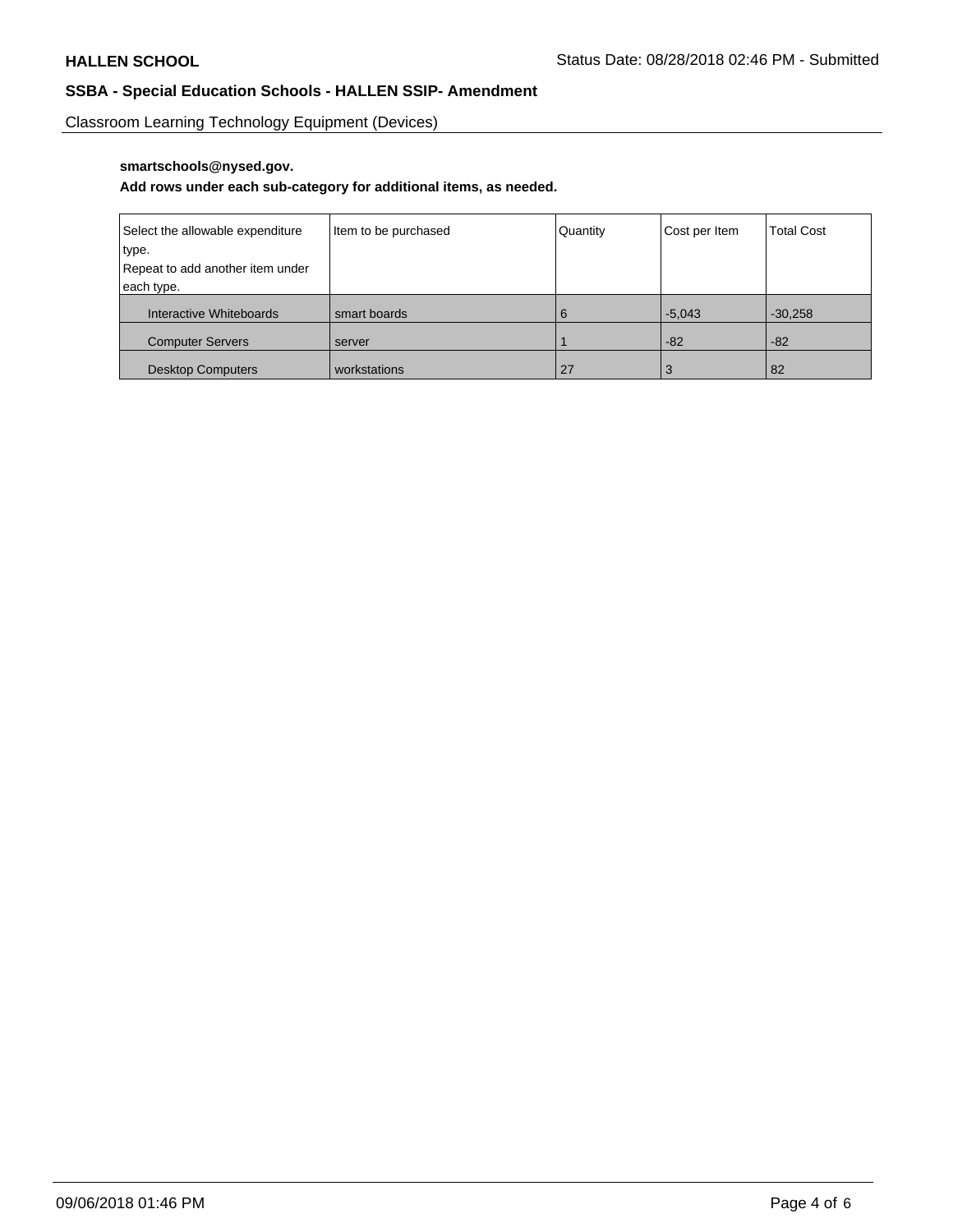Replace/Modernize Transportable Classrooms

**1. Describe the school's plan to construct, enhance or modernize education facilities to provide high-quality instructional space by replacing transportable classrooms.**

(No Response)

**2. Does your Classroom Trailer project require new construction or substantially altered space and result in capitalized cost in excess of \$100,000?**

(No Response)

**3. If you have made an allocation for Replace Transportable Classrooms, complete this table. Note that the calculated Total at the bottom of the table must equal the Total allocation for this category that you entered in the SSIP Overview overall budget.**

|                                                | Sub-Allocation |
|------------------------------------------------|----------------|
| Construct New Instructional Space              | (No Response)  |
| Enhance/Modernize Existing Instructional Space | (No Response)  |
| Other Costs                                    | (No Response)  |
| Totals:                                        | 0              |

**4. Please detail the type, quantity, per unit cost and total cost of the eligible items under each sub-category. This is especially important for any expenditures listed under the "Other" category. All expenditures must be capital bond eligible to be reimbursed with Smart Schools funds. If you have any questions, please contact us directly through smartschools@nysed.gov.**

**Add rows under each sub-category for additional items, as needed.**

| Select the allowable expenditure | lltem to be purchased | Quantity      | Cost per Item | <b>Total Cost</b> |
|----------------------------------|-----------------------|---------------|---------------|-------------------|
| type.                            |                       |               |               |                   |
| Repeat to add another item under |                       |               |               |                   |
| each type.                       |                       |               |               |                   |
| (No Response)                    | (No Response)         | (No Response) | (No Response) | (No Response)     |